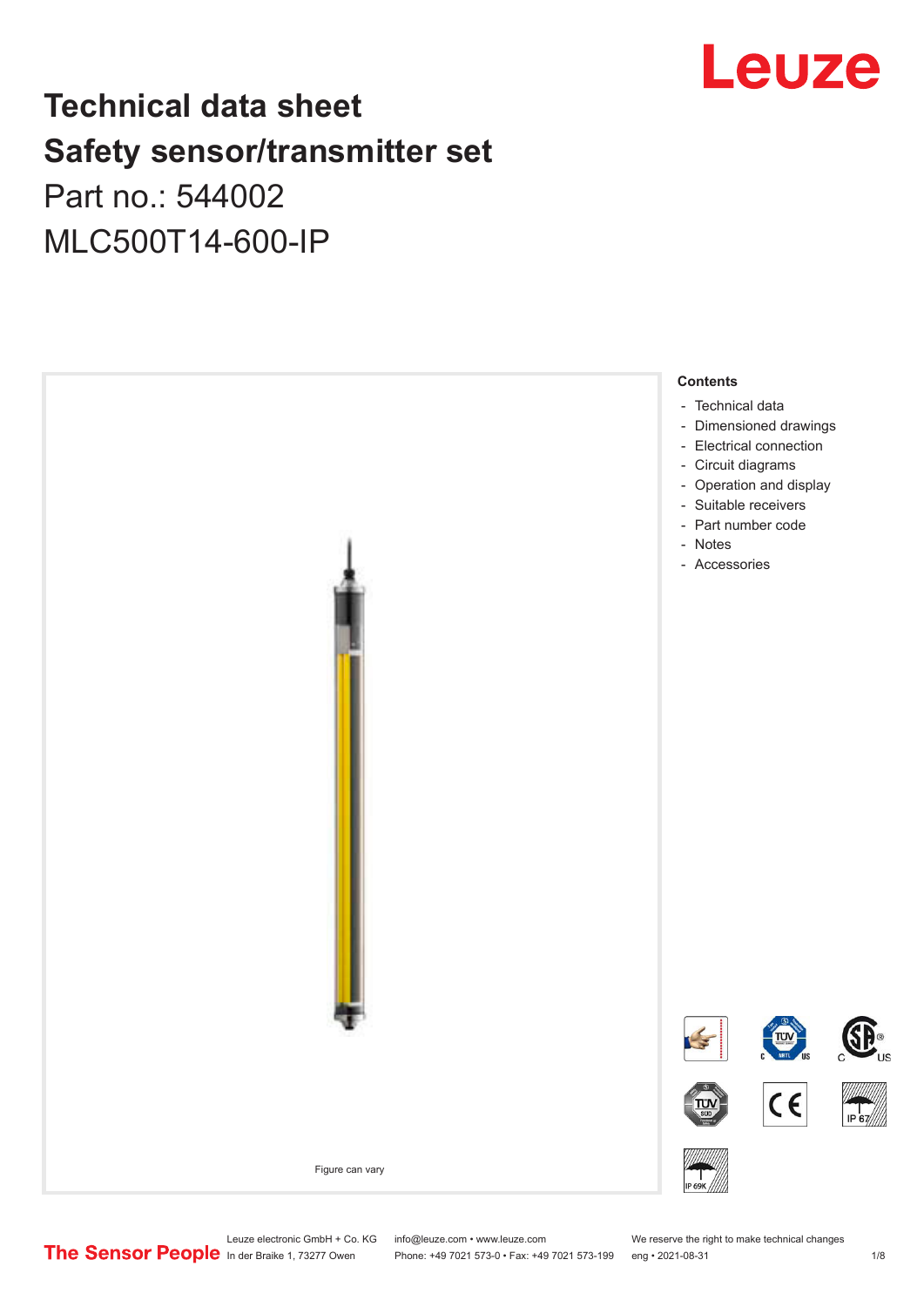### <span id="page-1-0"></span>**Technical data**

#### **Basic data**

| <b>Series</b>    | <b>MLC 500</b>        |
|------------------|-----------------------|
| Device type      | Transmitter           |
| Contains         | 2x BT-IP swivel mount |
| Application      | Finger protection     |
| <b>Functions</b> |                       |

**Functions** Range reduction

#### Transmission channel changeover

#### **Characteristic parameters**

| <b>Type</b>                 | 4. IEC/EN 61496          |
|-----------------------------|--------------------------|
| SIL                         | 3. IEC 61508             |
| <b>SILCL</b>                | 3. IEC/EN 62061          |
| Mission time T <sub>M</sub> | 20 years, EN ISO 13849-1 |

**Protective field height** 600 mm **Operating range** 0 ... 4.8 m

#### **Protective field data**

| <b>Resolution</b>              | $14 \text{ mm}$ |
|--------------------------------|-----------------|
| <b>Protective field height</b> | 600 mi          |
| <b>Operating range</b>         | 04.8            |

#### **Optical data**

| Synchronization                 | Optical between transmitter and receiver     |
|---------------------------------|----------------------------------------------|
| Light source                    | LED, Infrared                                |
| Wavelength                      | 940 nm                                       |
| <b>Transmitted-signal shape</b> | Pulsed                                       |
| LED risk group                  | Exempt group (in acc. with EN<br>62471:2008) |

#### **Electrical data**

| <b>Protective circuit</b>          | Overvoltage protection  |
|------------------------------------|-------------------------|
|                                    | Short circuit protected |
|                                    |                         |
| Performance data                   |                         |
| Supply voltage U <sub>R</sub>      | 24 V, DC, -20  20 %     |
| Current consumption, max.          | 50 mA                   |
| <b>Fuse</b>                        | 2 A semi time-lag       |
|                                    |                         |
| Inputs                             |                         |
| Number of digital switching inputs | 1 Piece(s)              |
|                                    |                         |
| <b>Switching inputs</b>            |                         |
| <b>Type</b>                        | Digital switching input |
| Switching voltage high, min.       | 18 V                    |
| Switching voltage low, max.        | 2.5V                    |
| Switching voltage, typ.            | 22.5 V                  |
| Voltage type                       | <b>DC</b>               |
|                                    |                         |
| <b>Connection</b>                  |                         |
| <b>Number of connections</b>       | 1 Piece(s)              |
|                                    |                         |
| <b>Connection 1</b>                |                         |
| <b>Function</b>                    | Machine interface       |
| <b>Type of connection</b>          | Cable with connector    |
| Cable longth                       | $15.000 \, \text{mm}$   |

| <b>Type of connection</b> | Cable with connector |
|---------------------------|----------------------|
| Cable length              | 15,000 mm            |
| <b>Sheathing material</b> | <b>PVC</b>           |
| <b>Thread size</b>        | M <sub>12</sub>      |
| <b>Material</b>           | Metal                |
| No. of pins               | $5$ -pin             |
|                           |                      |

#### **Cable properties Permissible conductor cross section, typ.** 0.25 mm² **Length of connection cable, max.** 100 m **Permissible cable resistance to load, max.** 200 Ω **Mechanical data Dimension (Ø x L)** 52.5 mm x 800 mm **Housing material** Metal **Metal housing Aluminum Lens cover material Community Contract Plastic / PMMA Material of end caps** Diecast zinc **Net weight** 750 g **Housing color** Yellow, RAL 1021 **Type of fastening** Swivel mount **Protective tube PMMA** clear **Material of end caps** V4A stainless steel (1.4404) **Material of clamping cylinder** PA 6 **Material of pressure-equalization membrane** PA 6 **Cable gland material** PA 6 **Operation and display Type of display** LED **Number of LEDs** 2 Piece(s) **Environmental data** Ambient temperature, operation 0 ... 55 °C **Ambient temperature, storage** -30 ... 70 °C **Relative humidity (non-condensing)** 0 ... 95 % **Certifications Degree of protection** IP 65 IP 66 IP 67 IP 69K **Protection class III Certifications** c CSA US c TÜV NRTL US S Mark TÜV Süd **Vibration resistance** 50 m/s<sup>2</sup> **Shock resistance** 100 m/s<sup>2</sup> **US patents** US 6,418,546 B **Classification Customs tariff number** 85365019

Leuze

| GUSLUINS LATIN NUMBER | <u>00000015</u> |
|-----------------------|-----------------|
| eCl@ss 5.1.4          | 27272704        |
| $eC/\omega$ ss 8.0    | 27272704        |
| eCl@ss 9.0            | 27272704        |
| eCl@ss 10.0           | 27272704        |
| eCl@ss 11.0           | 27272704        |
| <b>ETIM 5.0</b>       | EC002549        |
| <b>ETIM 6.0</b>       | EC002549        |
| <b>ETIM 7.0</b>       | EC002549        |

Leuze electronic GmbH + Co. KG info@leuze.com • www.leuze.com We reserve the right to make technical changes<br>
The Sensor People in der Braike 1, 73277 Owen Phone: +49 7021 573-0 • Fax: +49 7021 573-199 eng • 2021-08-31

Phone: +49 7021 573-0 • Fax: +49 7021 573-199 eng • 2021-08-31 2/8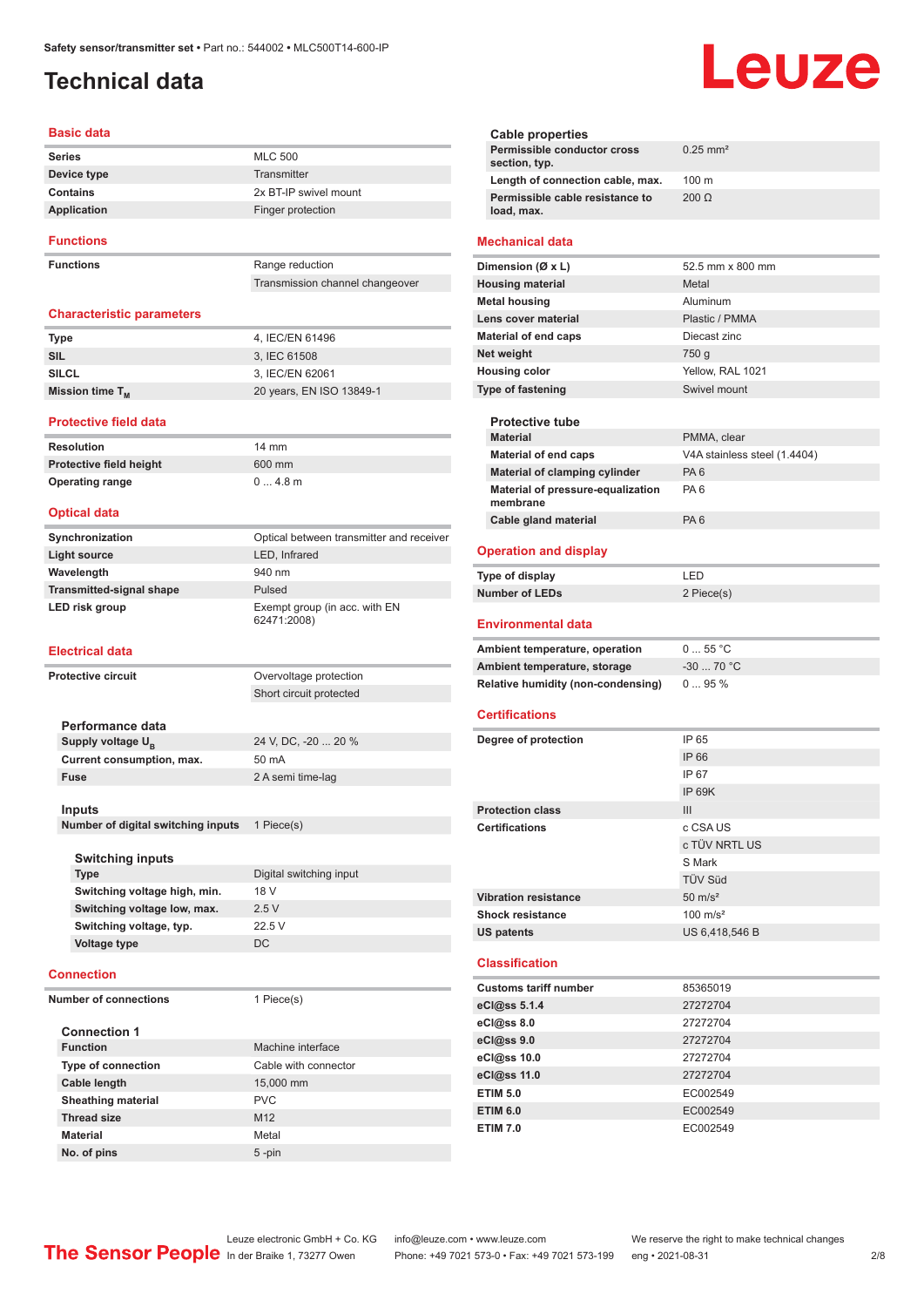# <span id="page-2-0"></span>**Dimensioned drawings**



MLC safety light curtains pre-mounted in the IP protective tube







- b Mounting brackets for mounting
- c End caps, stainless steel V4A
- d MLC transmitter
- e IP protective tube

A Total height incl. mounting brackets = 820 mm

- L Spacing of drilled holes for mounting brackets
- 
- = 800 mm<br>H<sub>PFN</sub> Effective protective field height = 600 mm

Leuze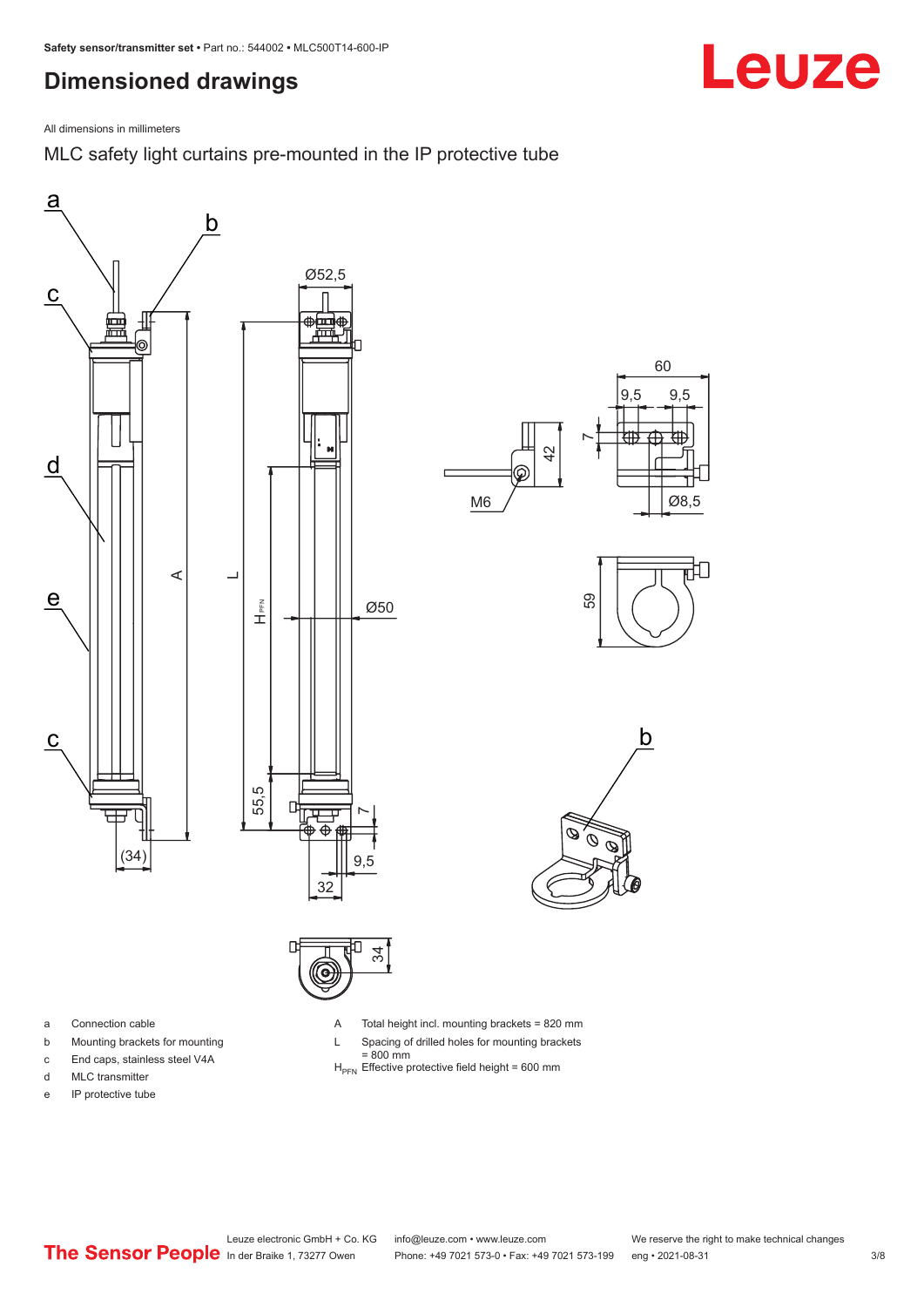### <span id="page-3-0"></span>**Electrical connection**

#### **Connection 1**

| <b>Function</b>           | Machine interface    |
|---------------------------|----------------------|
| <b>Type of connection</b> | Cable with connector |
| Cable length              | 15,000 mm            |
| <b>Sheathing material</b> | <b>PVC</b>           |
| Cable color               | <b>Black</b>         |
| <b>Thread size</b>        | M12                  |
| <b>Type</b>               | Male                 |
| <b>Material</b>           | Metal                |
| No. of pins               | $5$ -pin             |
| Encoding                  | A-coded              |
| <b>Connector housing</b>  | <b>FE/SHIELD</b>     |

| Pin | <b>Pin assignment</b> | <b>Conductor color</b> |  |
|-----|-----------------------|------------------------|--|
|     | VIN <sub>1</sub>      | Brown                  |  |
|     | n.c.                  | White                  |  |
|     | VIN <sub>2</sub>      | Blue                   |  |
|     | <b>RNG</b>            | <b>Black</b>           |  |
| 5   | <b>FE/SHIELD</b>      | Gray                   |  |

# **Circuit diagrams**

Transmission channel C1, reduced range



- 1 VIN1 =  $+24$  V
- 
- 4 RNG = 0 V or open

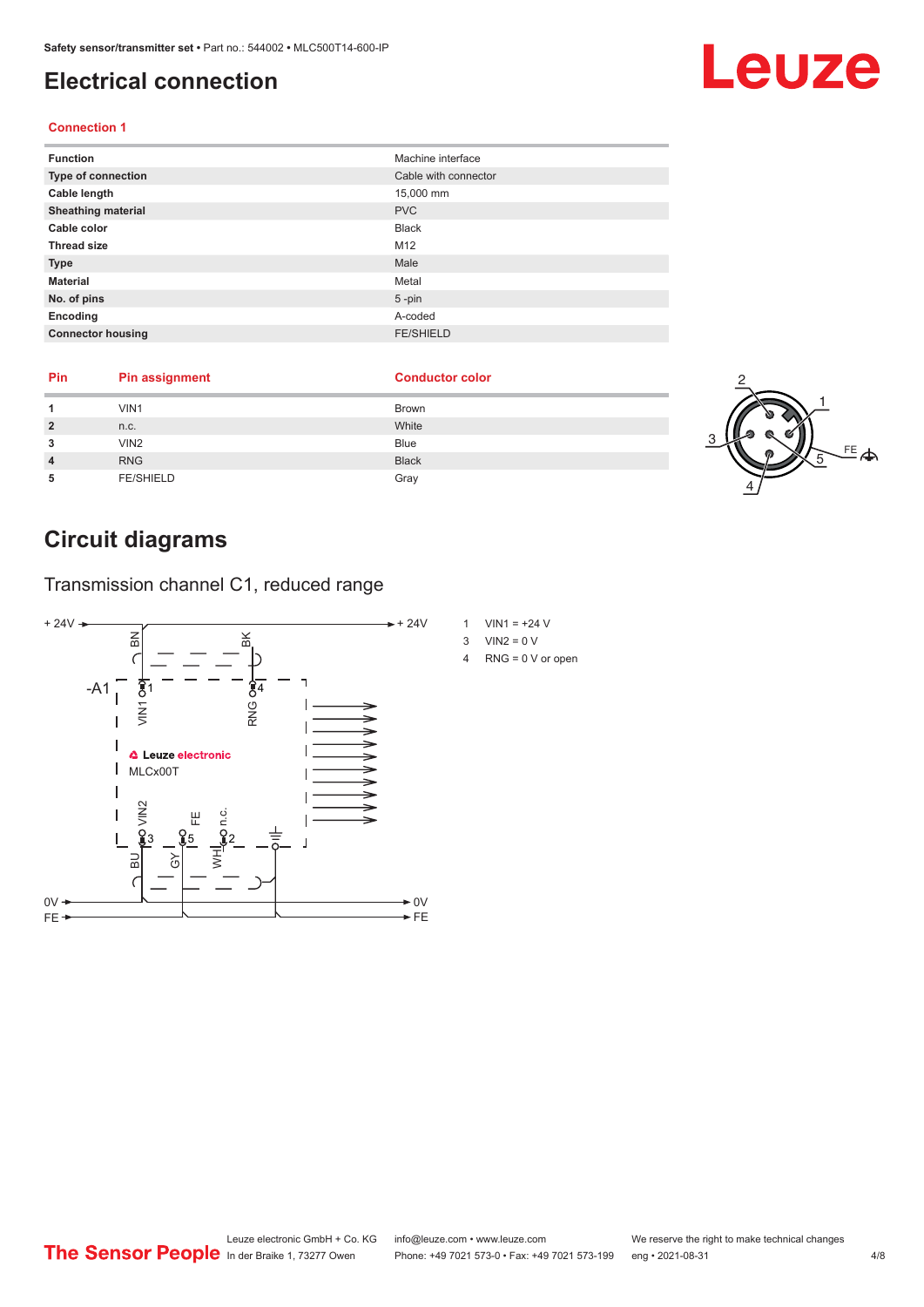### **Circuit diagrams**

Transmission channel C1, standard range



Transmission channel C2, reduced range



- 1 VIN1 =  $0 V$
- 3  $VIN2 = +24 V$
- 4 RNG = 0 V or open

Leuze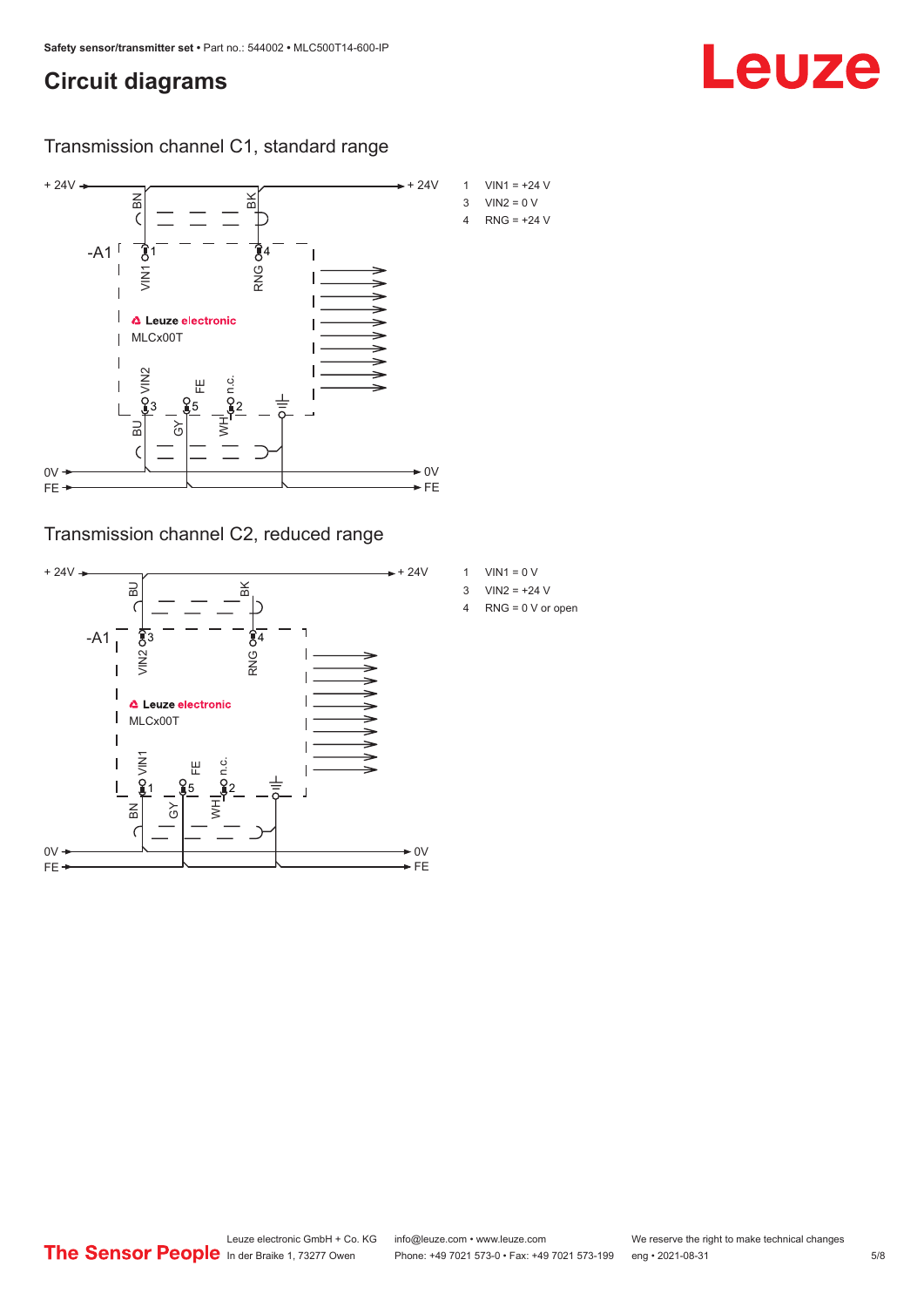### <span id="page-5-0"></span>**Circuit diagrams**

Transmission channel C2, standard range



# **Operation and display**

| <b>LED</b>                                                                                        | <b>Display</b>          | <b>Meaning</b>                                |
|---------------------------------------------------------------------------------------------------|-------------------------|-----------------------------------------------|
|                                                                                                   | Off                     | Device switched off                           |
|                                                                                                   | Red, continuous light   | Device error                                  |
| Green, continuous light<br>$\overline{2}$<br>Green, flashing, 10 s long after switching on<br>Off |                         | Normal operation                              |
|                                                                                                   |                         | Reduced range selected by the wiring of pin 4 |
|                                                                                                   |                         | Transmission channel C1                       |
|                                                                                                   | Green, continuous light | Transmission channel C2                       |

### **Suitable receivers**

| Part no. | <b>Designation</b> | <b>Article</b>                | <b>Description</b>                                                                                                                                                             |
|----------|--------------------|-------------------------------|--------------------------------------------------------------------------------------------------------------------------------------------------------------------------------|
| 544009   | MLC510R14-600-IP   | Safety sensor/receiver<br>set | Resolution: 14 mm<br>Protective field height: 600 mm<br>Response time: 14 ms<br>Connection: Cable with connector, M12, Metal, 5-pin, 15,000 mm, PVC<br>Function package: Basic |

### **Part number code**

| <b>MLC</b> | Part designation: MLCxyy-za-hhhhei-ooo<br><b>Safety light curtain</b>                                                                                                                                                                                                                       |  |
|------------|---------------------------------------------------------------------------------------------------------------------------------------------------------------------------------------------------------------------------------------------------------------------------------------------|--|
| x          | <b>Series</b><br>3: MLC 300<br>5: MLC 500                                                                                                                                                                                                                                                   |  |
| <b>yy</b>  | <b>Function classes</b><br>00: transmitter<br>01: transmitter (AIDA)<br>02: transmitter with test input<br>10: basic receiver - automatic restart<br>11: basic receiver - automatic restart (AIDA)<br>20: standard receiver - EDM/RES selectable<br>30: extended receiver - blanking/muting |  |

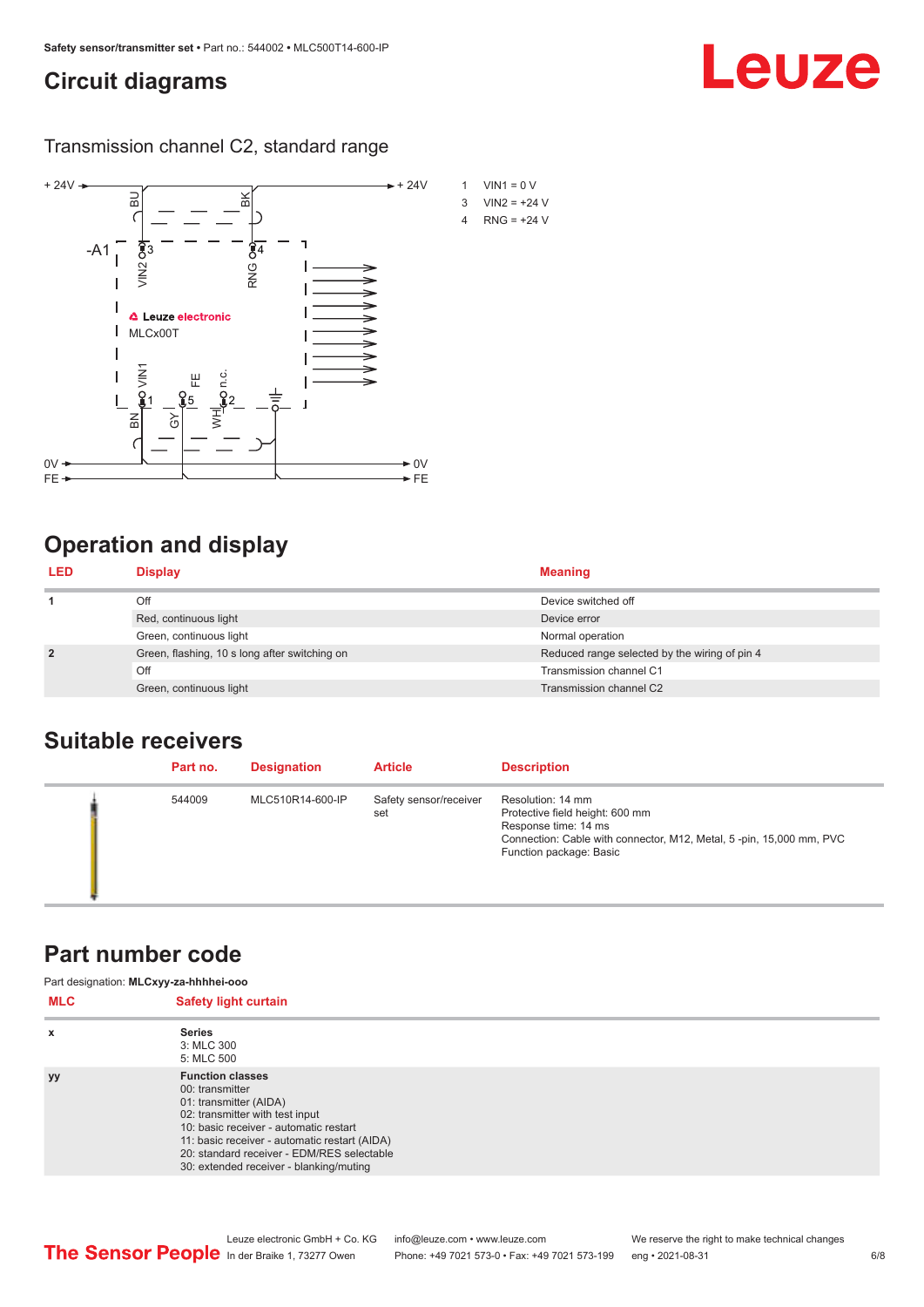### <span id="page-6-0"></span>**Part number code**



| <b>MLC</b> | <b>Safety light curtain</b>                                                                                 |  |  |
|------------|-------------------------------------------------------------------------------------------------------------|--|--|
| z          | Device type<br>T: transmitter<br>R: receiver                                                                |  |  |
| a          | <b>Resolution</b><br>14: 14 mm<br>20:20 mm<br>30:30 mm<br>$40:40$ mm<br>90: 90 mm                           |  |  |
| hhhh       | Protective field height<br>150  3000: from 150 mm to 3000 mm                                                |  |  |
| e          | <b>Host/Guest (optional)</b><br>H: Host<br><b>MG: Middle Guest</b><br>G: Guest                              |  |  |
| i          | Interface (optional)<br>/A: AS-i                                                                            |  |  |
| 000        | Option<br>/V: high Vibration-proof<br>EX2: explosion protection (zones 2 + 22)<br>SPG: Smart Process Gating |  |  |
|            | <b>Note</b>                                                                                                 |  |  |
|            | $\&$ A list with all available device types can be found on the Leuze website at www.leuze.com.             |  |  |

## **Notes**

**Observe intended use!**  $\%$  The product may only be put into operation by competent persons.  $\%$  Only use the product in accordance with its intended use.

# **Accessories**

#### **Services**

| Part no. | <b>Designation</b> | <b>Article</b>                               | <b>Description</b>                                                                                                                                                                                                                                                                                                                                                                                                                                                                                      |
|----------|--------------------|----------------------------------------------|---------------------------------------------------------------------------------------------------------------------------------------------------------------------------------------------------------------------------------------------------------------------------------------------------------------------------------------------------------------------------------------------------------------------------------------------------------------------------------------------------------|
| S981050  | CS40-I-140         | Safety inspection<br>"Safety light barriers" | Details: Checking of a safety light barrier application in accordance with<br>current standards and quidelines. Inclusion of the device and machine data in<br>a database, production of a test log per application.<br>Conditions: It must be possible to stop the machine, support provided by<br>customer's employees and access to the machine for Leuze employees must<br>be ensured.<br>Restrictions: Travel costs and accommodation expenses charged separately<br>and according to expenditure. |
| S981046  | CS40-S-140         | Start-up support                             | Details: For safety devices including stopping time measurement and initial<br>inspection.<br>Conditions: Devices and connection cables are already mounted, price not<br>including travel costs and, if applicable, accommodation expenses.<br>Restrictions: Max. 2 h., no mechanical (mounting) and electrical (wiring) work<br>performed, no changes (attachments, wiring, programming) to third-party<br>components in the nearby environment.                                                      |